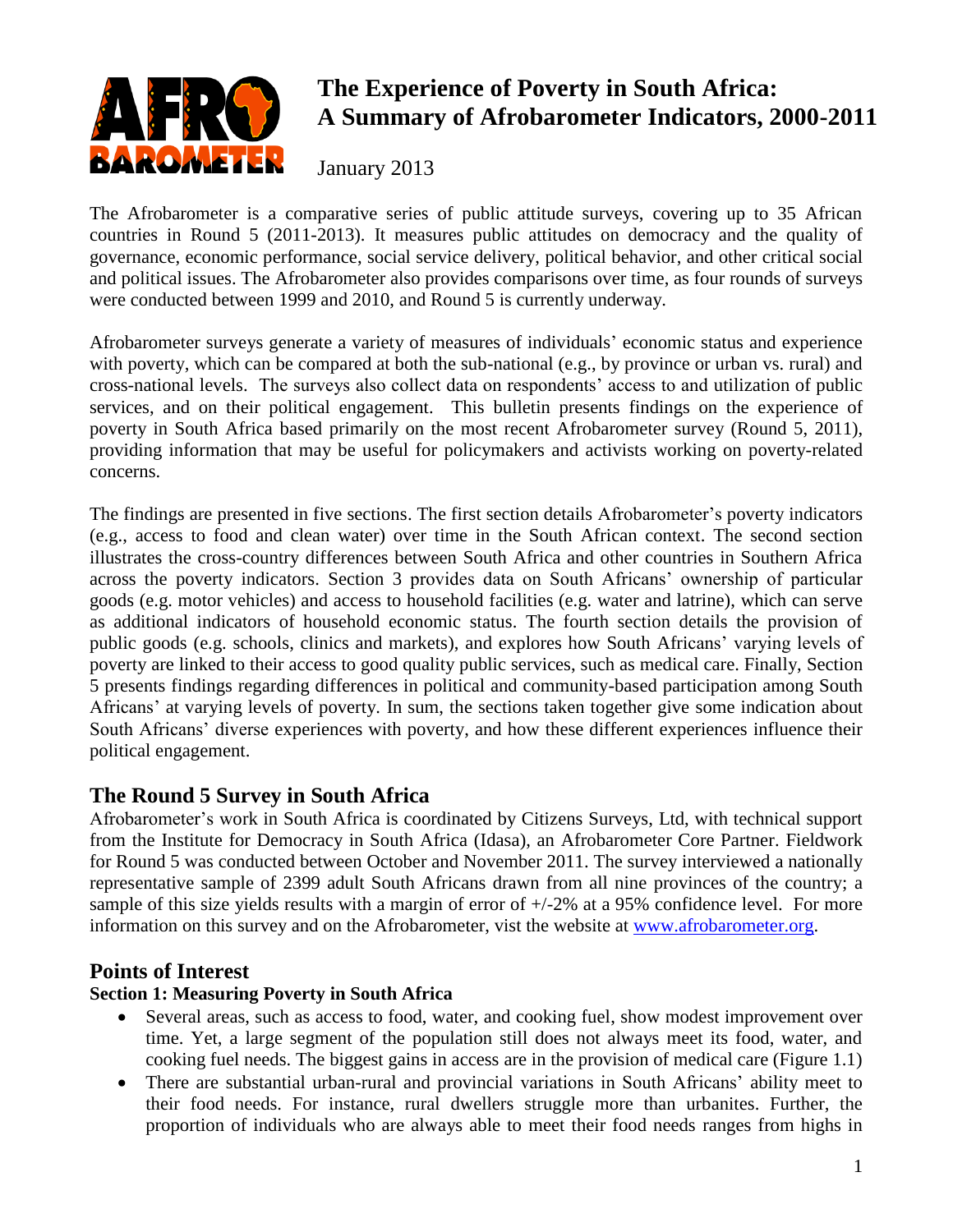Free State (75%) and Limpopo (74%) to lows in Kwazulu Natal (53%) and the Eastern Cape (56%) (Figures 1.3 and 1.4)

## **Section 2: South Africa in Comparison: Poverty in Southern Africa**

• In comparison with Botswana, Malawi, Tanzania, and Zimbabwe, the aggregate figures suggest that South Africa generally outperforms its Southern African neighbors across poverty indicators (Figures 2.1 and 2.2)

## **Section 3: Alternative Indicators of Economic Status**

- As of 2011, over 70% of South Africans report owning a radio and television, yet less than 30% own a motor vehicle (Figure 3.1)
- Most South Africans have a latrine and water supply located either within their house or within their compound. A majority of respondents (56%) pay for water services (Figures 3.2 to 3.4)

# **Section 4: Poverty and Service Provision**

- Over 50% of South Africans have critical infrastructure, such as electric grid, piped water system, sewage system, and cell phone services in the surrounding area (i.e. within their census enumeration area) (Figures 4.1 and 4.2)
- Even so, it is clear that the access to and quality of public goods is quite different across economic status (Figures 4.3 and 4.4, 4.5 through 4.9).
- South Africans who experience the highest levels of poverty are significantly more likely to say it is difficult to get household services (53%) and medical care (45%) from the government compared to the wealthy (31% and 24%, respectively) (Figures 4.3 and 4.4)
- South Africans experiencing both modest and severe poverty use public medical clinics somewhat more than those who experience none or very low poverty (Figure 4.5)
- The experience of poorer South Africans at public clinics is comparably worse than the experiences of those who are better off; poorer South Africans are significantly more likely to report that the clinics they use lack medicine and supplies, that they encounter doctor absences and long wait times, and that they sometimes experience inattention and disrespect from staff (Figures 4.6 through 4.9).

# **Section 5: Poverty and Political Participation**

- Overall, South Africans experiencing modest and severe poverty appear to be more engaged in various forms of political and community-based involvement than South Africans experiencing none or very low levels of poverty.
- One-third (31%) of the poorest South Africans contacted their local government councilor at least once in the past year, compared to 22% of South Africans experiencing none or very low levels of poverty (Figure 5.1).
- Similarly, 20% of the poorest had contacted a party official, compared to only half as many (10%) of the wealthiest (Figure 5.3).
- More than two-thirds (69%) of the poorest South Africans (and 66% of those experiencing modest levels of poverty) had attended a community meeting in the past year, compared to 49% of the wealthiest (Figure 5.4).
- The poorest are roughly twice as likely to have participated in a protest or demonstration (17%) compared to their wealthier counterparts (9%) (Figure 5.6).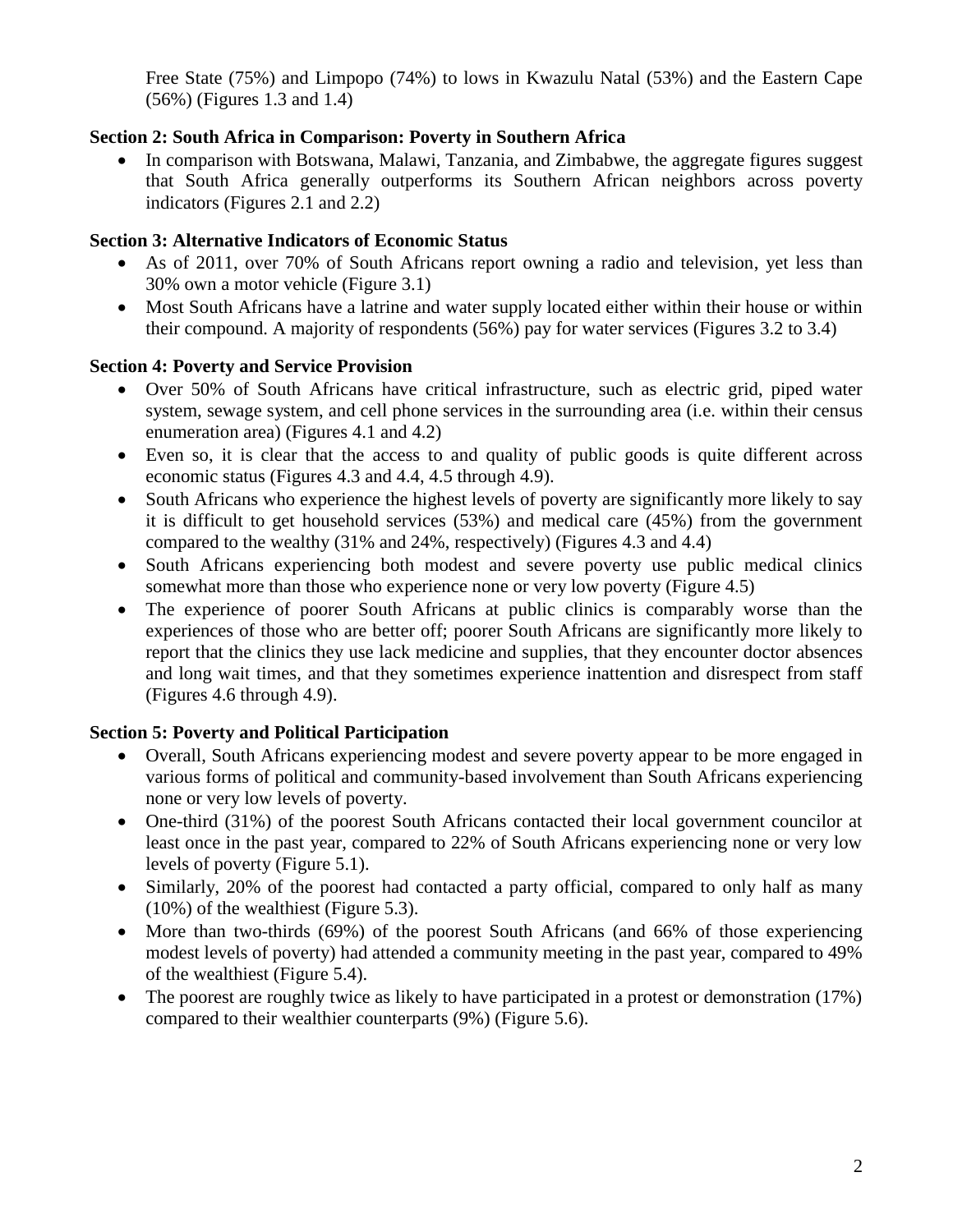# **SECTION 1: MEASURING POVERTY IN SOUTH AFRICA**

## **1.1 Variable: Access to Basic Goods and Services, 2000-2011**

**Question:** Over the past year, how often, if ever, have you or anyone in your family gone without:

- Enough food to eat?
- Enough clean water for home use?
- Medicines and medical care?
- Enough fuel to cook your food?
- A cash income?
- Electricity in your home?



*Note: Represents the aggregate percentage of respondents who ever went without a basic good or service, i.e., responded with once or twice, several times, many times, or always.*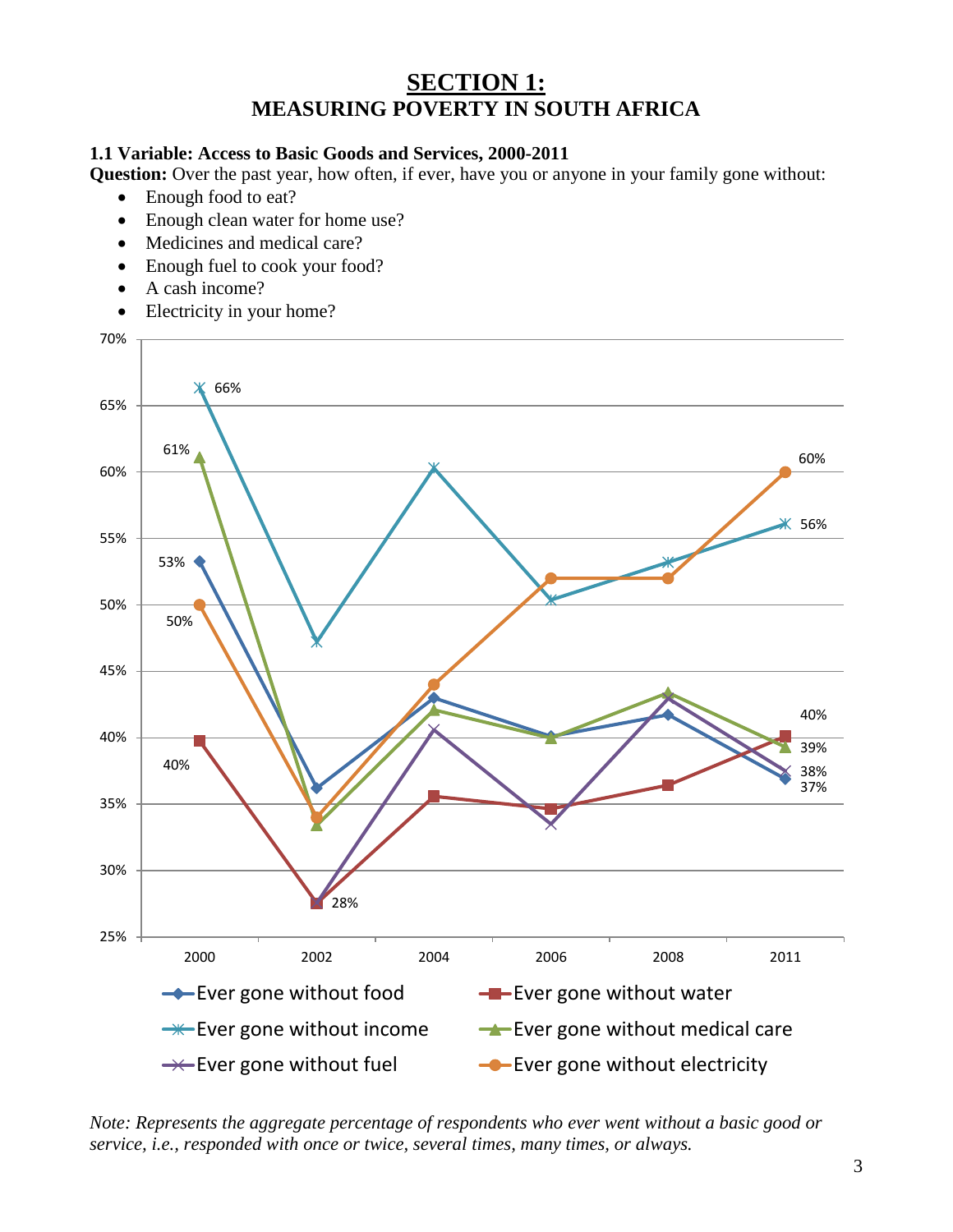# **1.2 Variable: Going Without Food, 2000-2011**

**Question:** Over the past year, how often, if ever have you or anyone in your family gone without: Enough food to eat?



### **1.3 Variable: Going Without Food, by Urban and Rural, 2011**

**Question:** Over the past year, how often, if ever have you or anyone in your family gone without: Enough food to eat?

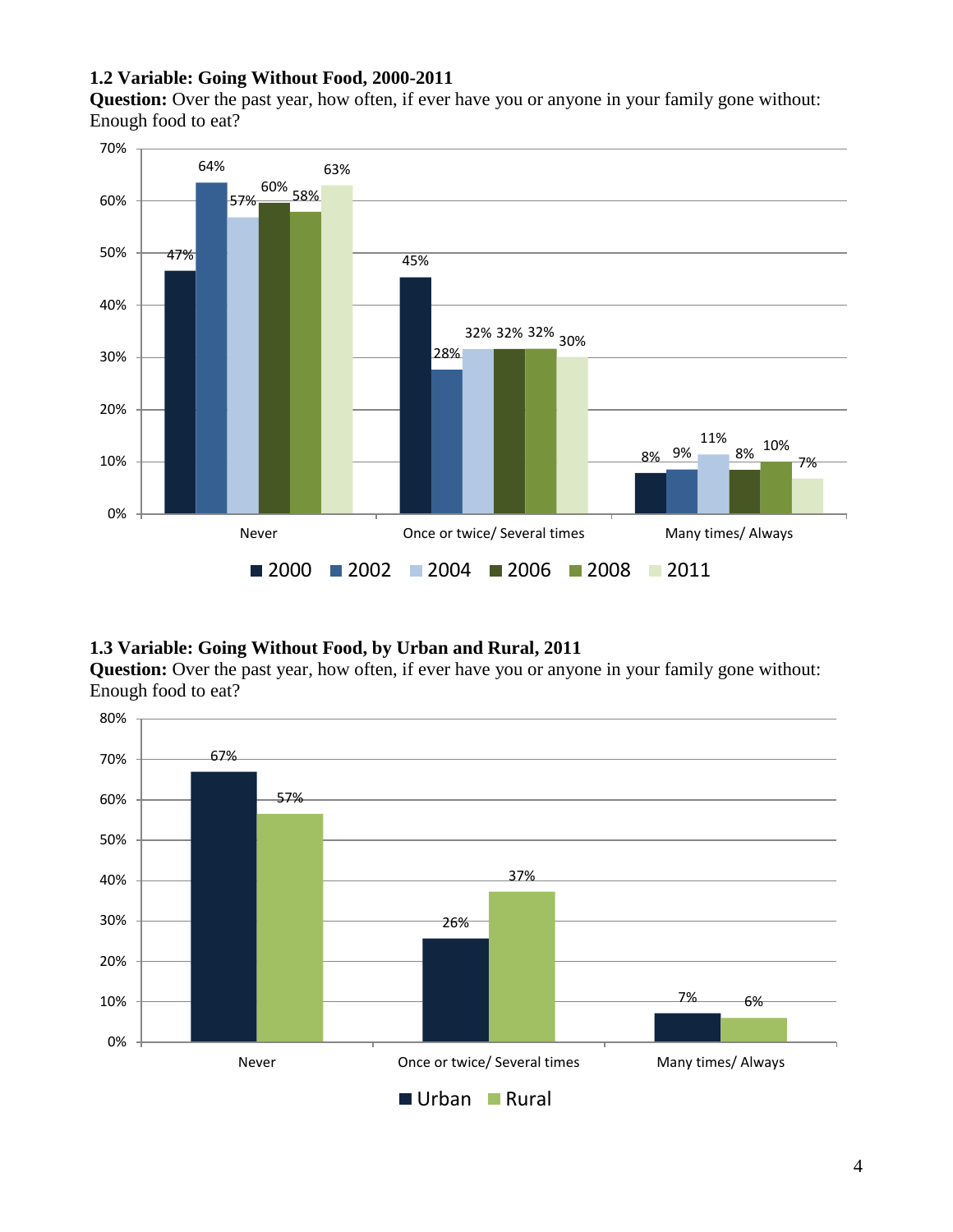# **1.4 Variable: Going Without Food, by Province, 2011**

**Question:** Over the past year, how often, if ever have you or anyone in your family gone without: Enough food to eat?



#### **1.5 Variable: Going Without Clean Water, 2011**

**Question:** Over the past year, how often, if ever have you or anyone in your family gone without: Enough clean water for home use?

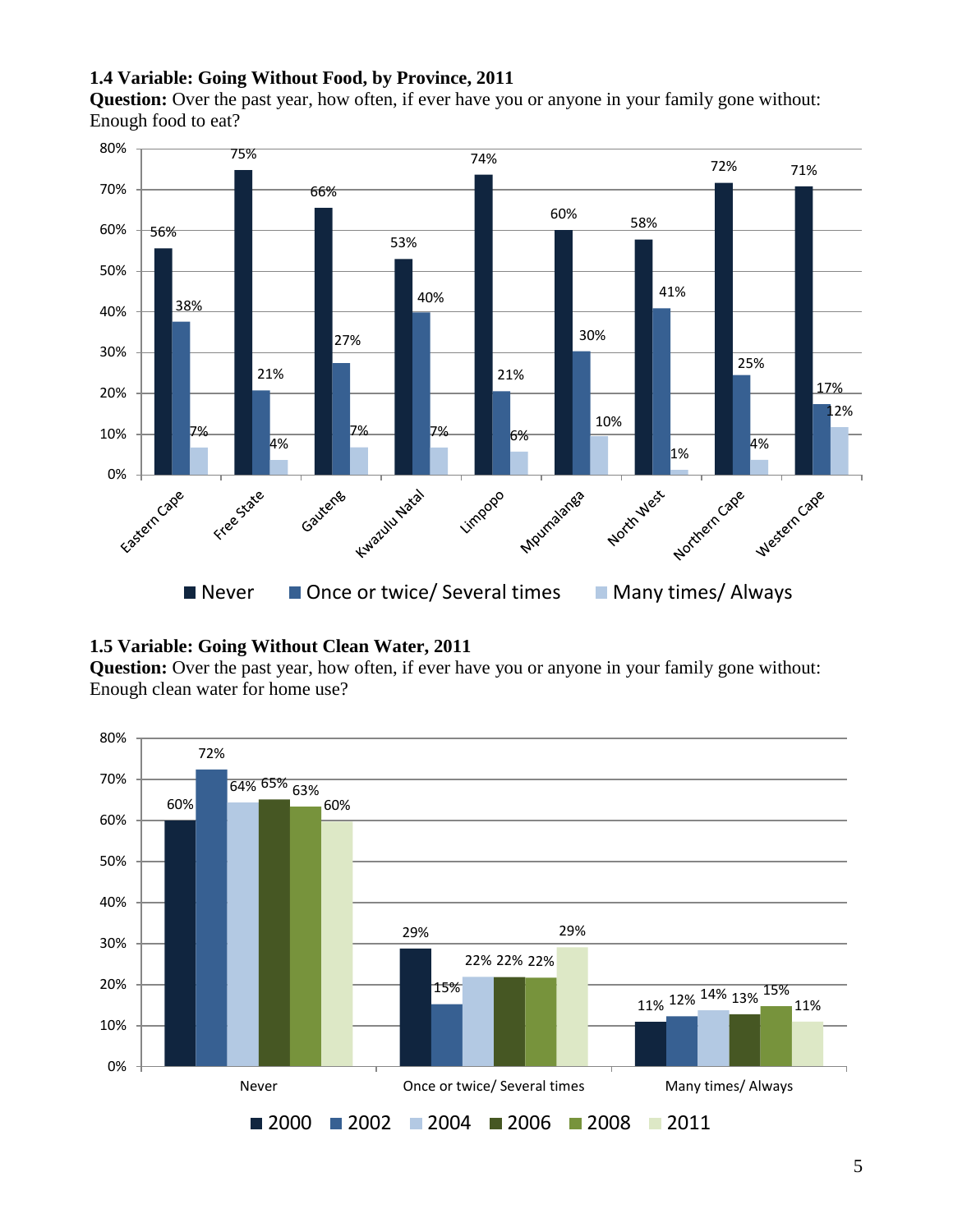## **1.6 Variable: Going Without Medicines or Medical Treatment, 2011**

**Question:** Over the past year, how often, if ever have you or anyone in your family gone without: Medicines or medical treatment?



### **1.7 Variable: Going Without Cooking Fuel, 2011**

**Question:** Over the past year, how often, if ever have you or anyone in your family gone without: Enough fuel to cook your food?



*Note: Question was not included in the 2000 Afrobarometer survey.*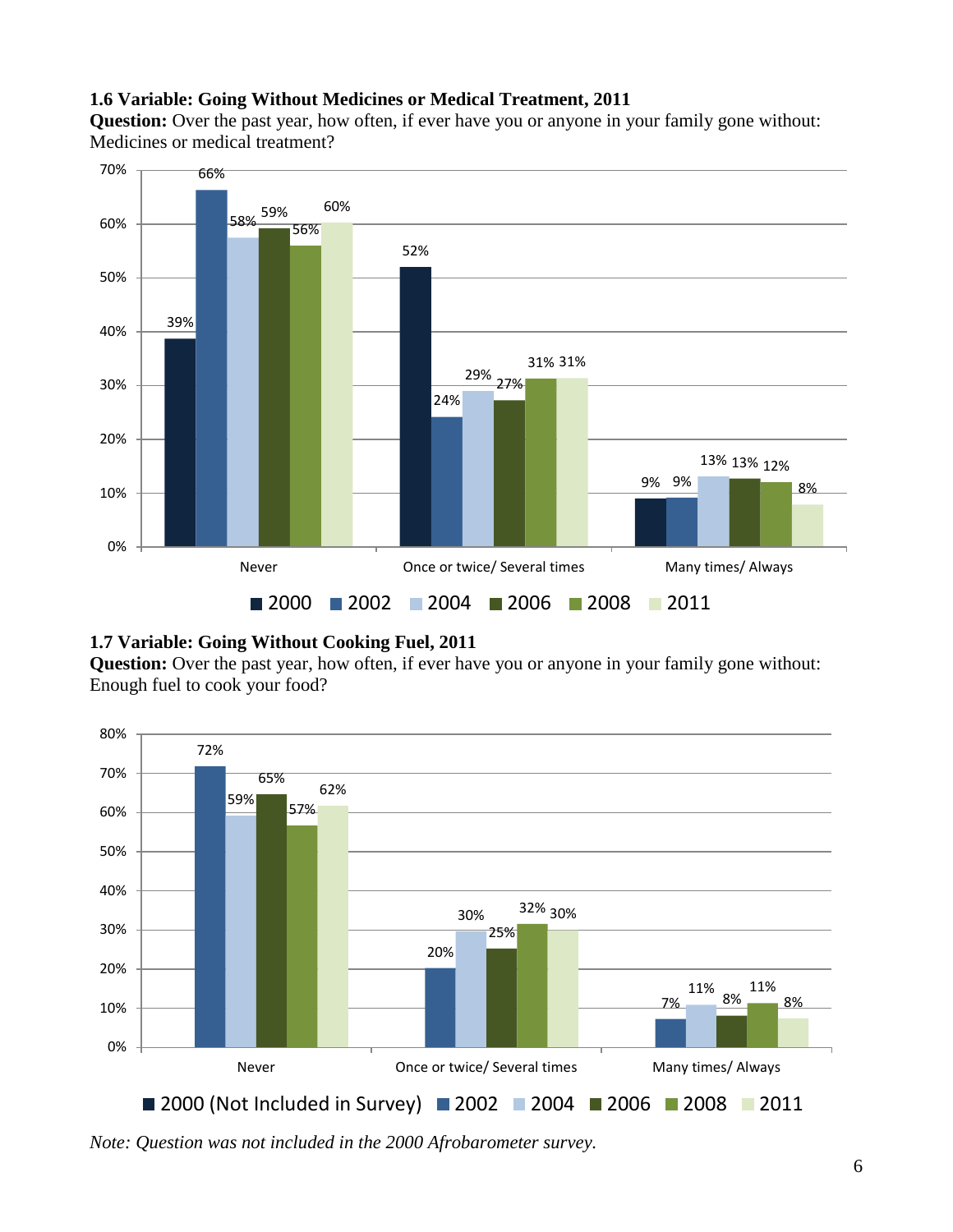### **1.8 Variable: Going Without Cash Income, 2011**

**Question:** Over the past year, how often, if ever have you or anyone in your family gone without: A cash income?



### **1.9 Variable: Going Without Electricity, 2011**

**Question:** Over the past year, how often, if ever have you or anyone in your family gone without: Electricity in your home?



*Note: Represents the aggregate percentage of respondents who ever went without a basic good or service, i.e., responded with once or twice, several times, many times, or always.*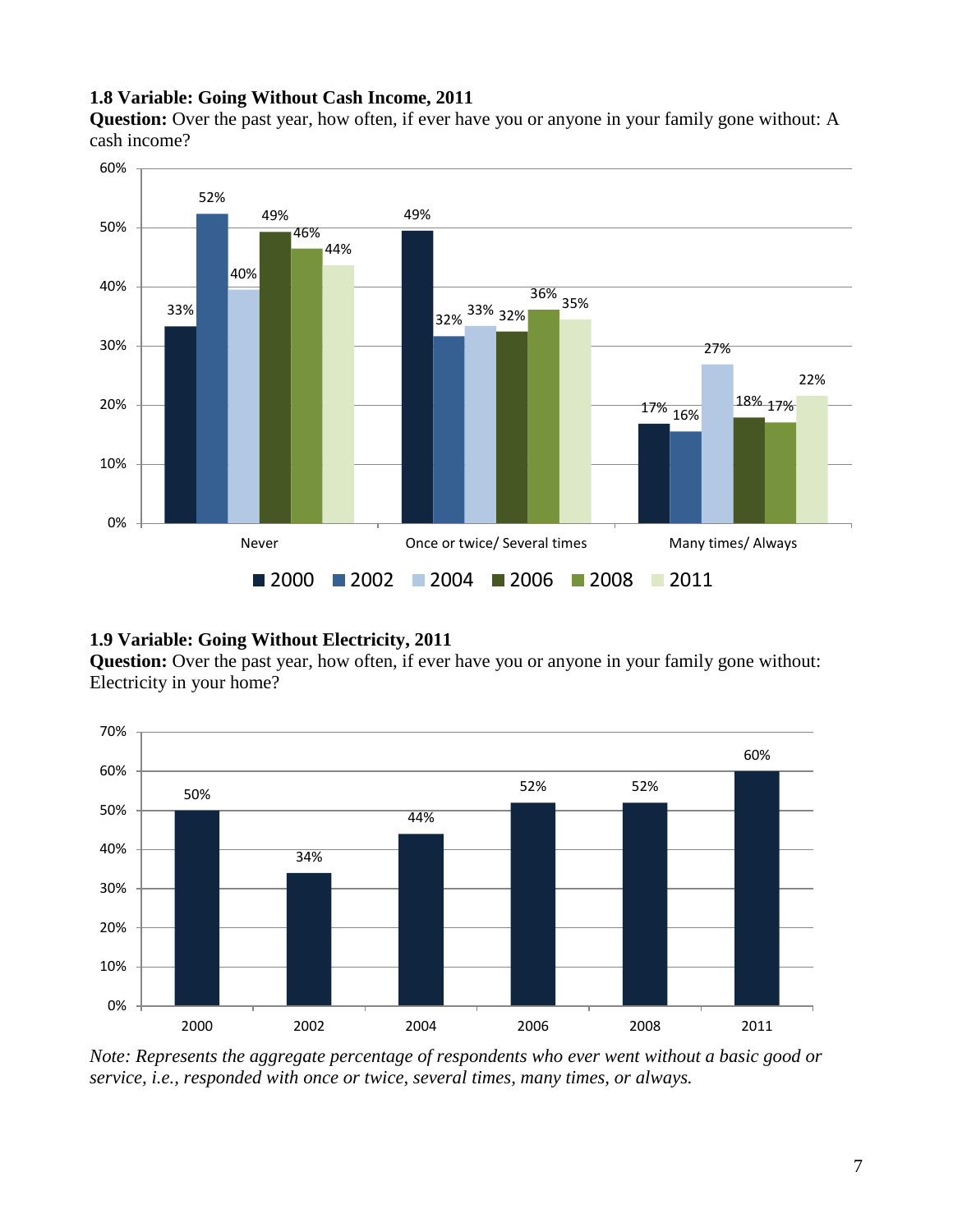## **1.10 Variable: Lived Poverty Index, 2011**

**Index:** The Lived Poverty Index is calculated as the average of responses to five questions that asked respondents: In the past year, how often, if ever, did you or anyone in your family go without:

- Enough food to eat
- Enough clean water for home use
- Medicines or medical treatment
- Enough fuel to cook food
- Cash income

Respondents are then grouped according to the average level of deprivation they experienced. Thos experiencing none or very low lived poverty on average never went without; as shown in the graph, they represent 46% of all respondents. Respondents experiencing modest lived poverty on average went without just once or twice, and comprise 40% of the sample. Respondents experiencing severe lived poverty on average went without basic goods and services several times, many times, or always during the past year; they represent 14% of the sample.



We will use these three categories to disaggregate some of the findings in the sections on access to services and on political participation.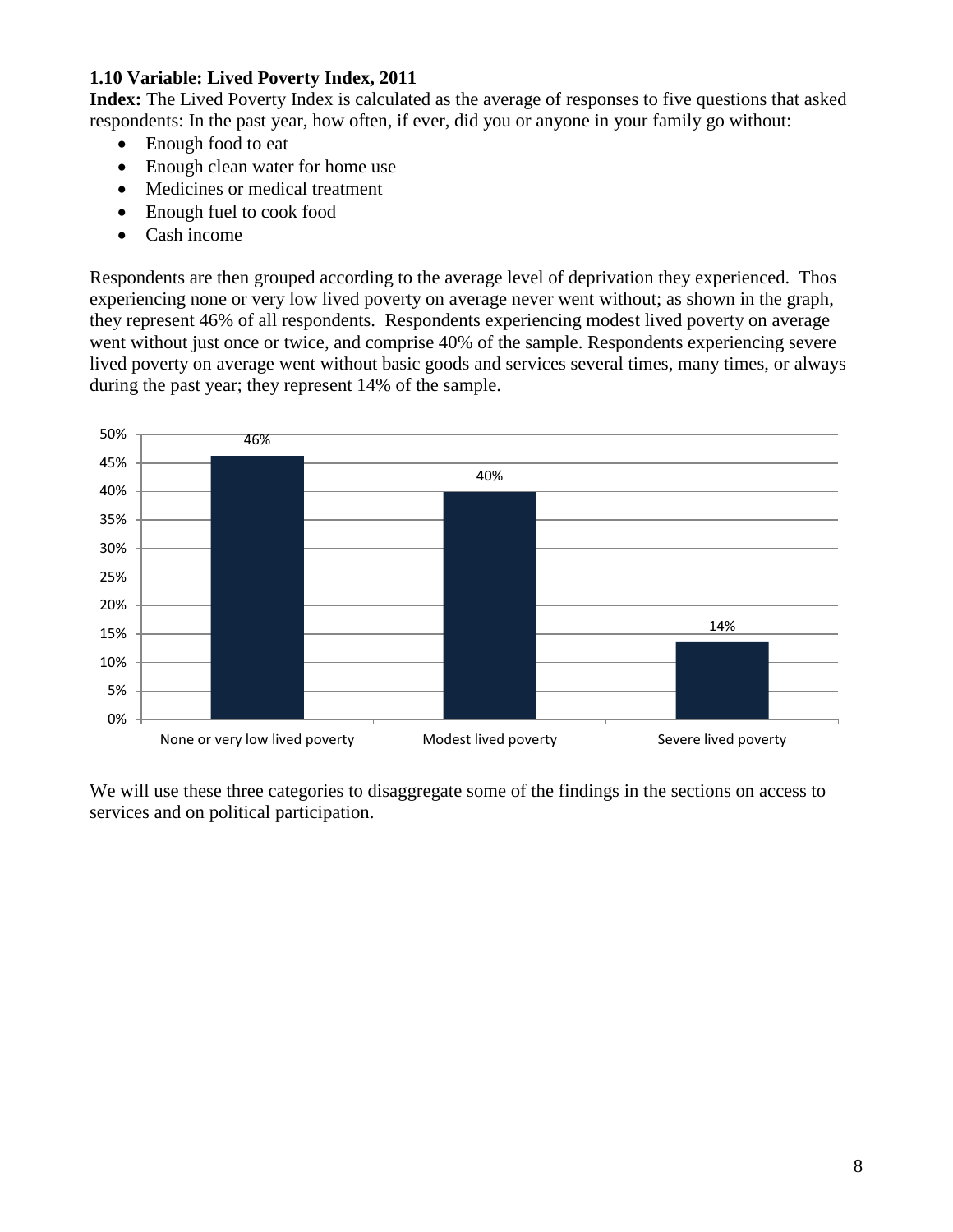# **SECTION 2: SOUTH AFRICA IN COMPARISON: POVERTY IN SOUTHERN AFRICA**

# **2.1 Variable: Access to Basic Goods and Services, Southern Africa, 2011-2012<sup>1</sup>**

**Question:** Over the past year, how often, if ever have you or anyone in your family gone without:

• Enough food to eat

 $\overline{a}$ 

- Enough clean water for home use
- Medicines and medical care



*Note: Represents the aggregate percentage of respondents who ever went without a basic good or service, i.e., responded with once or twice, several times, many times, or always.*

<sup>&</sup>lt;sup>1</sup> As of the time this indicator bulletin was produced, Round 5 data was not yet available for Lesotho, Namibia or Mozambique. Data for all three countries will be available by early 2013.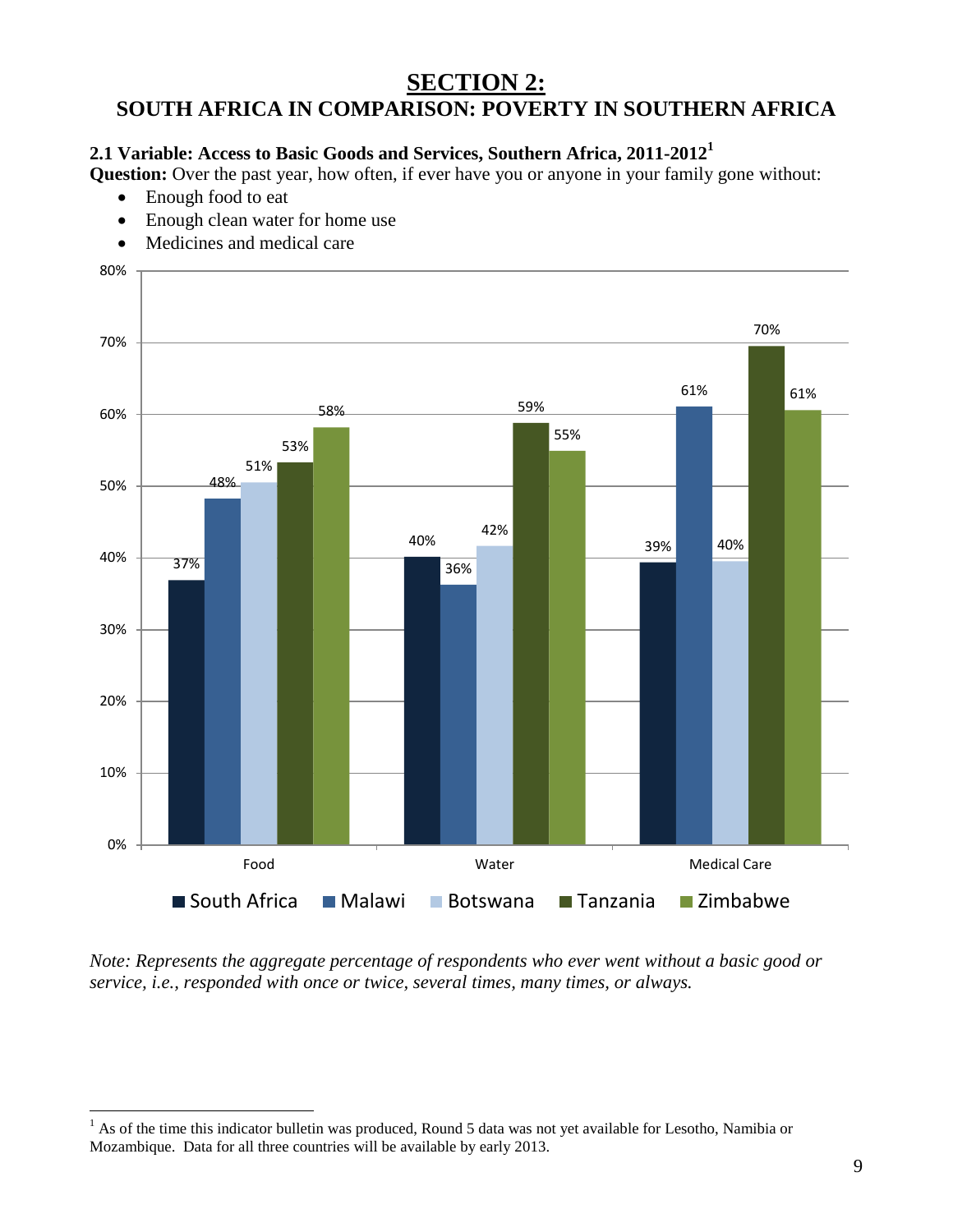## **2.2 Variable: Access to Basic Goods and Services, Southern Africa, 2011-2012**

**Question:** Over the past year, how often, if ever have you or anyone in your family gone without:

- Enough fuel to cook your food
- A cash income



*Note: Represents the aggregate percentage of respondents who ever went without a basic good or service, i.e., responded with once or twice, several times, many times, or always.*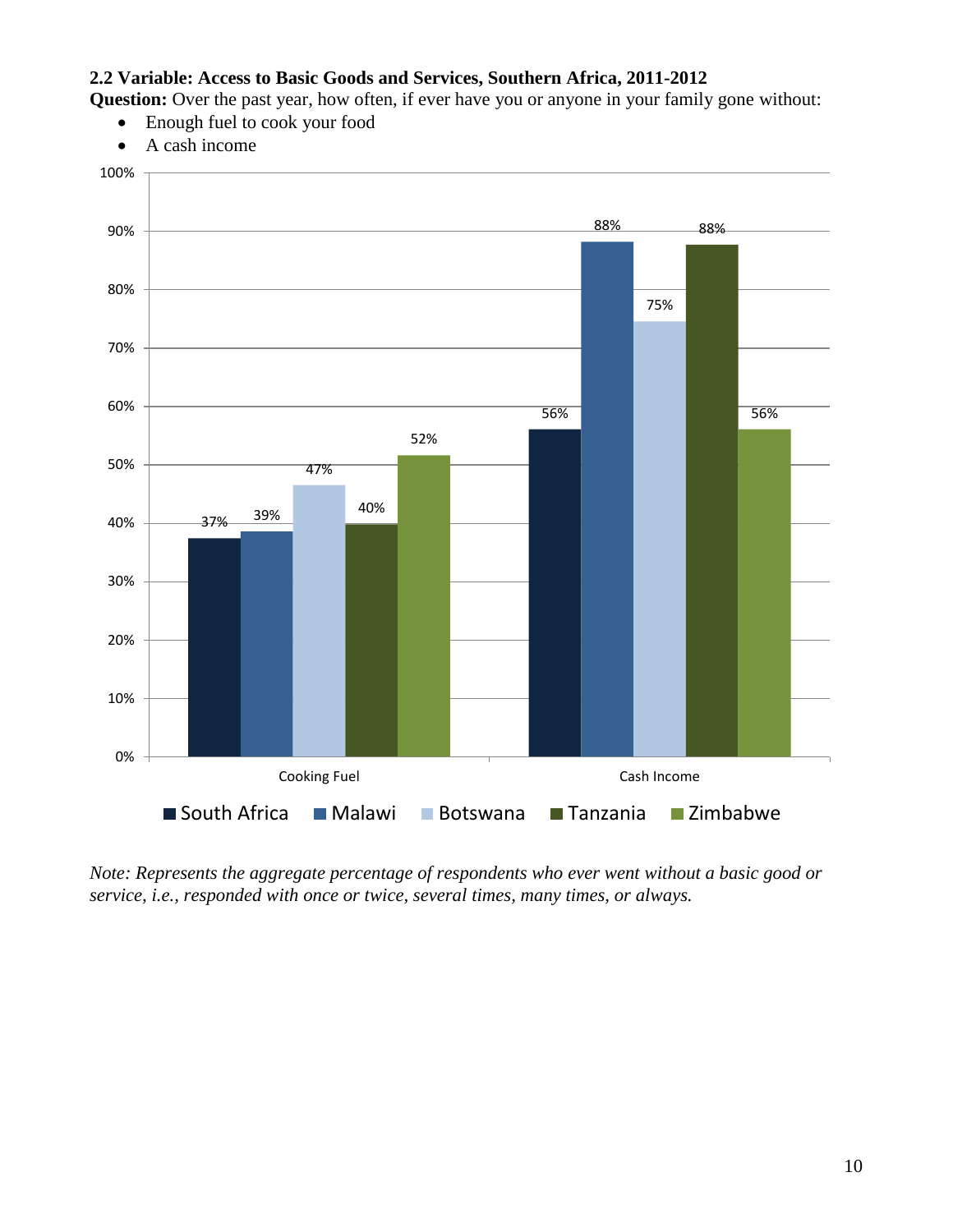# **SECTION 3: ALTERNATIVE INDICATORS OF ECONOMIC STATUS**

# **3.1 Variable: Ownership, 2004-2011**

**Question:** Which of these things do you personally own?

- Radio
- Television
- Motor vehicle, car, or motorcycle



## **3.2 Variable: Source of Water, 2008-2011**

**Question:** Please tell me whether each of the following are available inside your house, inside your compound, or outside your compound: Your main source of water for household use.

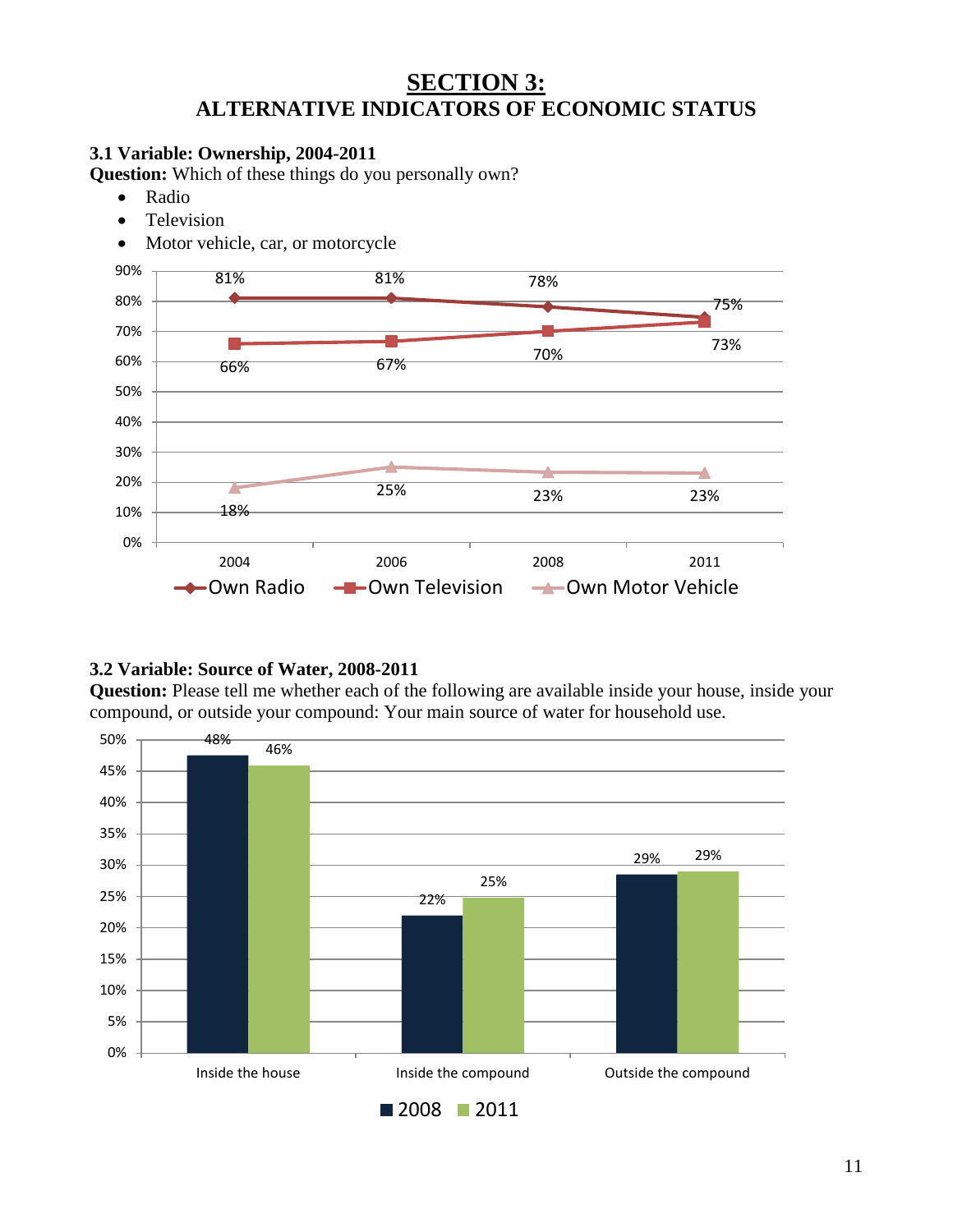#### **3.3 Variable: Source of Water, 2008**

**Question:** Do you have to pay for using water from this source?



*Note: Survey data from the 2008 Afrobarometer survey.*

#### **3.4 Variable: Location of the Latrine, 2011**

**Question:** Please tell me whether each of the following are available inside your house, inside your compound, or outside your compound: A toilet or latrine.

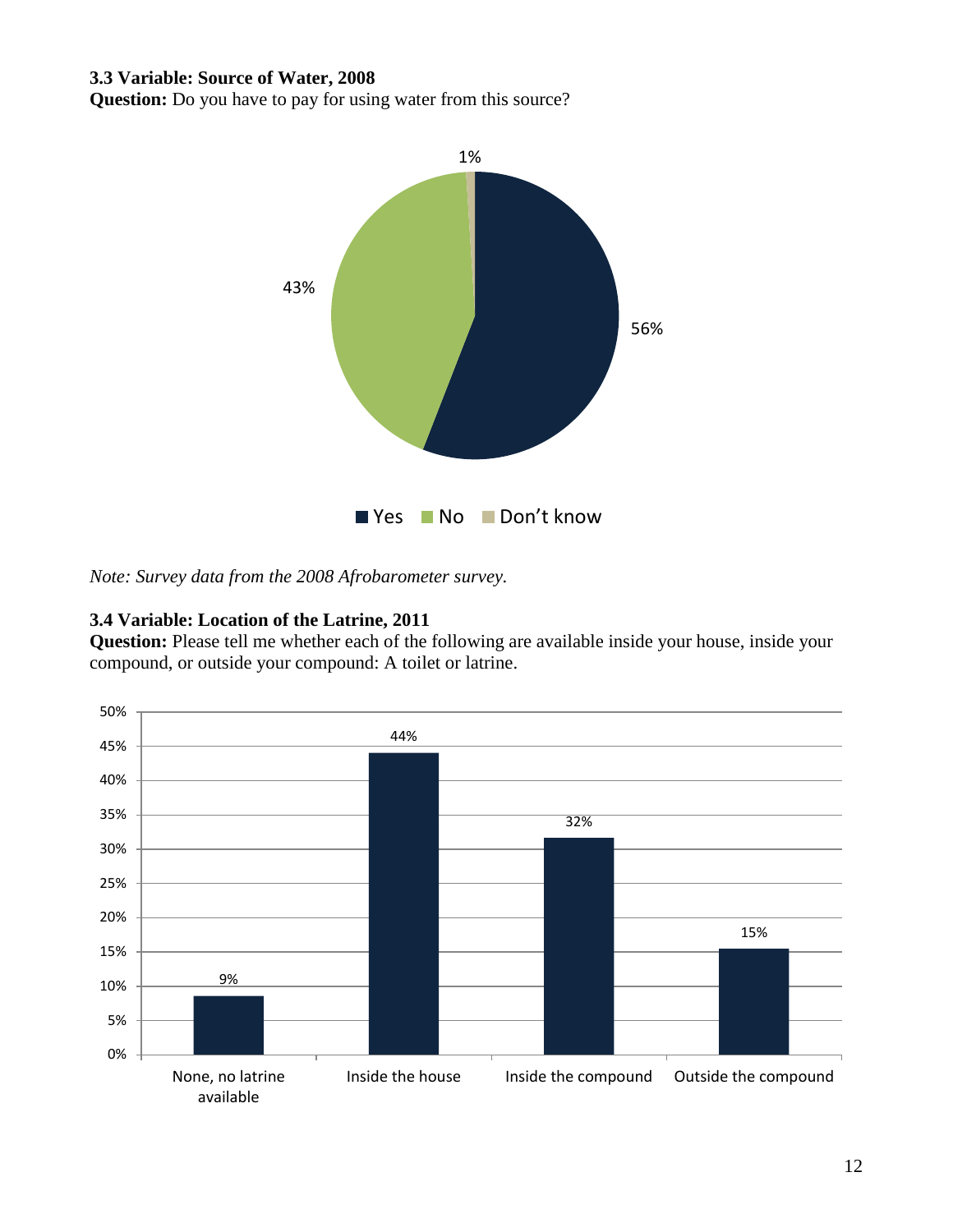# **SECTION 4: POVERTY AND SERVICE PROVISION**

# **4.1 Variable: Facilities in the Sampling / Enumeration Area, 2002-2011**

**Question:** Are the following services present in the primary sampling unit/ enumeration area?

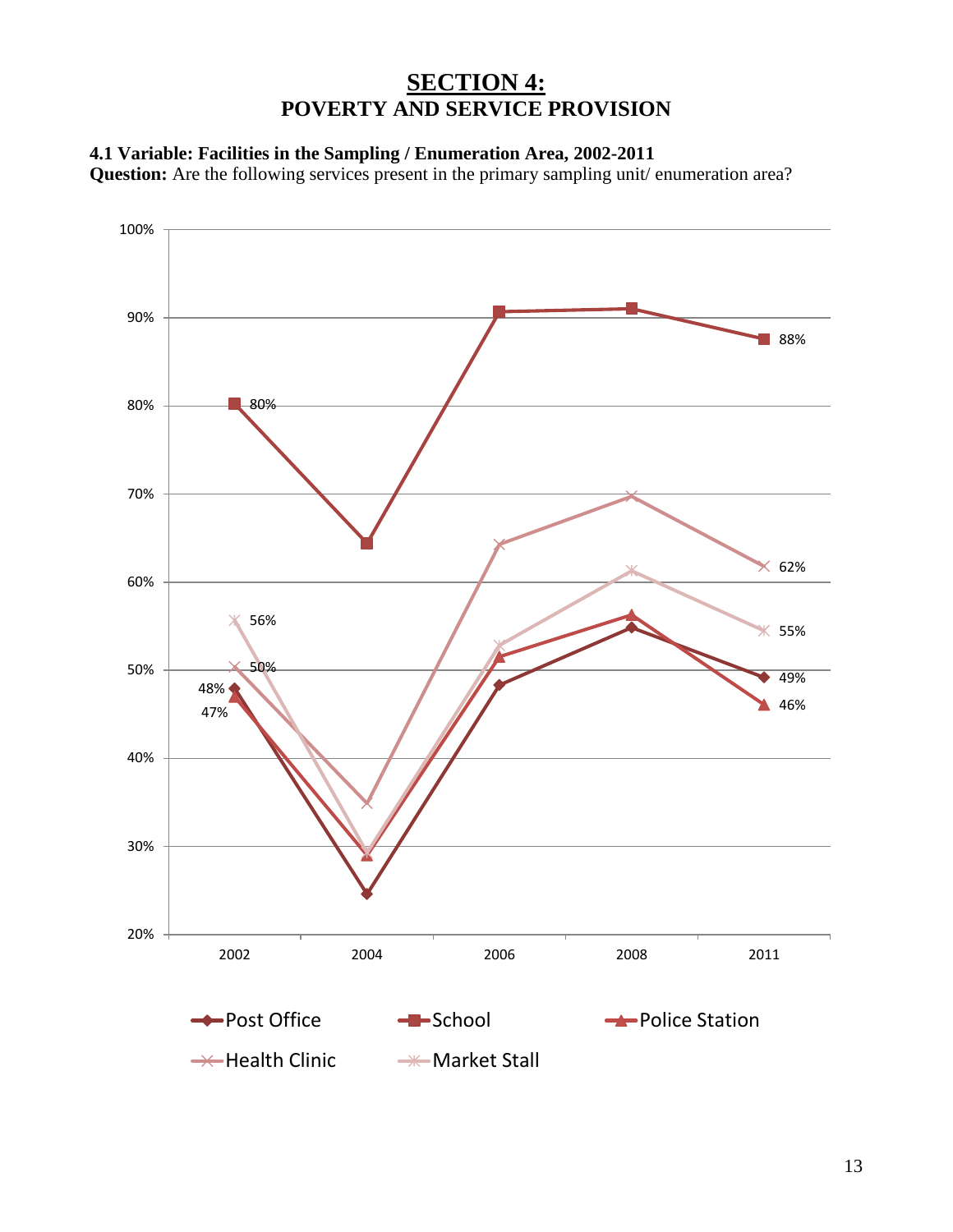# **4.2 Variable: Facilities in the Sampling/ Enumeration Area, 2002-2011**

**Question:** Are the following services present in the primary sampling unit / enumeration area?

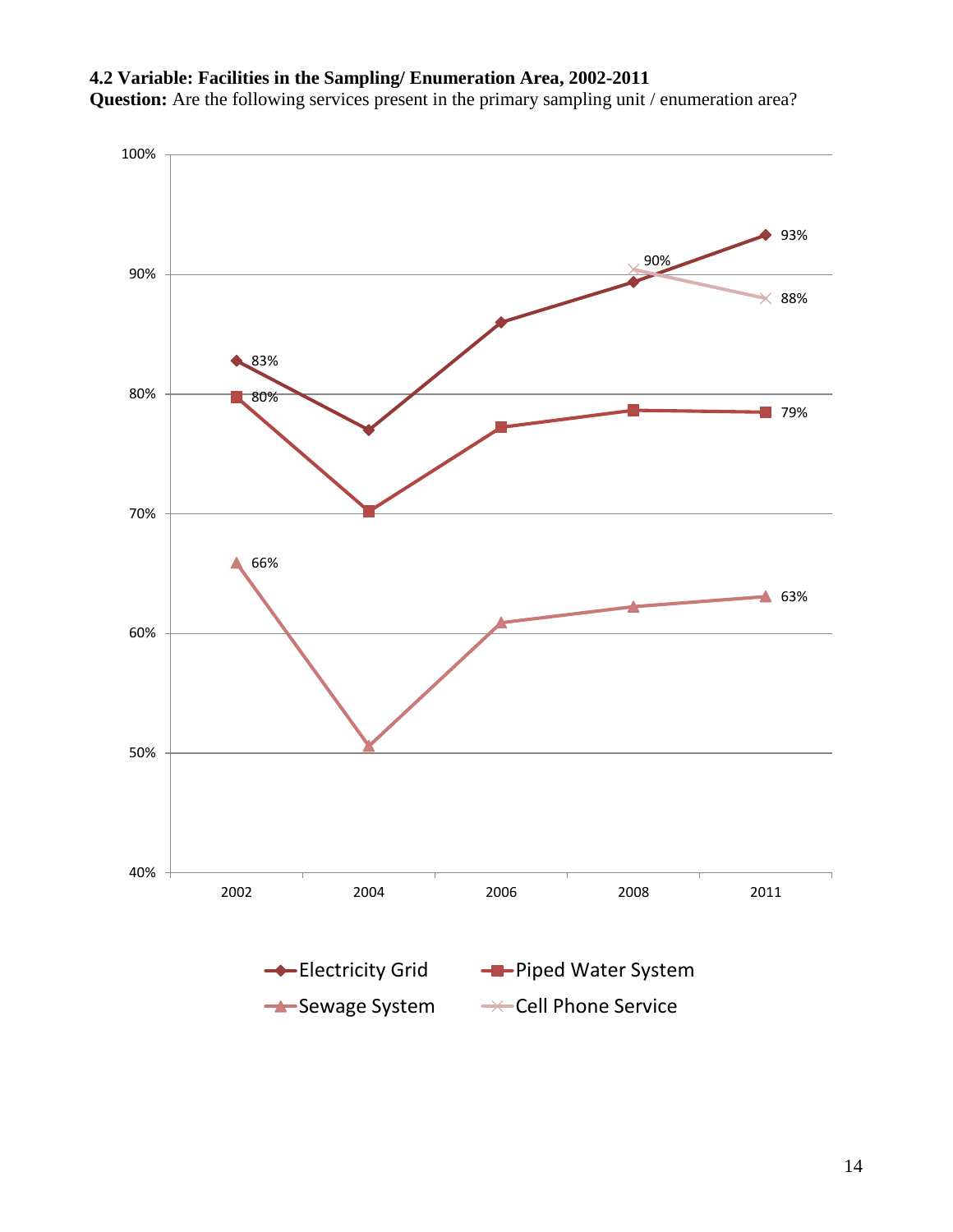#### **4.3 Variable: Access to Household Services from the Government, by Poverty Level, 2011**

**Question:** Based on your experience, how easy or difficult is it to obtain the following services from government (or do you never try and get these services from the government): Household services like piped water, electricity, or telephone?



# **4.4 Variable: Access to Medical Treatment from the Government, by Poverty Level, 2011**

**Question:** Based on your experience, how easy or difficult is it to obtain the following services from government (or do you never try and get these services from the government): Medical treatment at a public clinic or hospital?

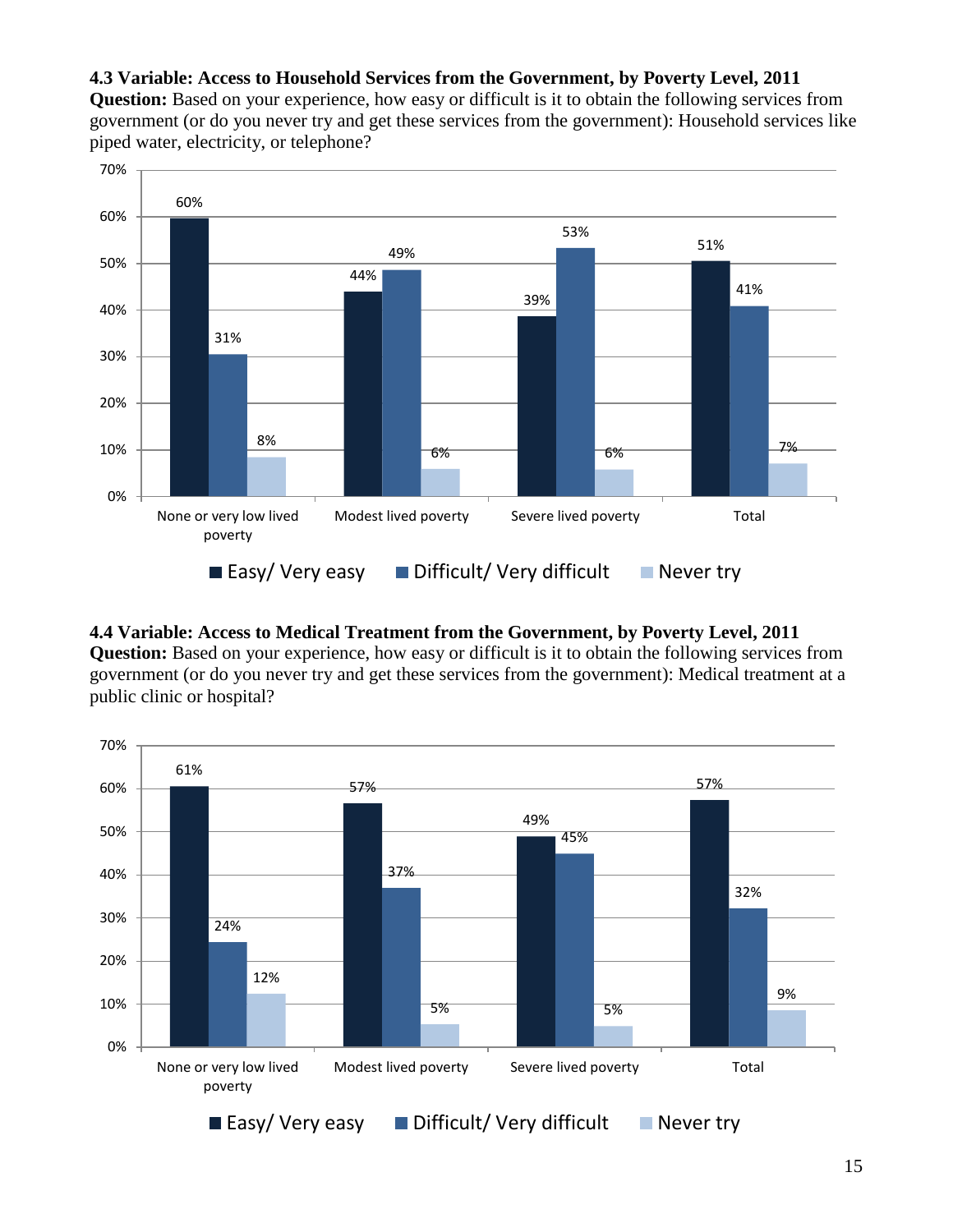# **4.5 Variable: Use of Public Clinics, by Poverty Level, 2011**

**Question:** Percentage of respondents who used public clinics in the past year.

Note: These figures are derived from responses to the following question: "Have you encountered any of these problems with your local public clinic or hospital during the past 12 months?" Respondents had the option to answer or to indicate that they had "No experience with public clinics in last 12 months." Figures shown are those who *do* report using a public clinic in the past year.







*Note: Results are based on the subset of respondents who did use public clinics in the past 12 months.*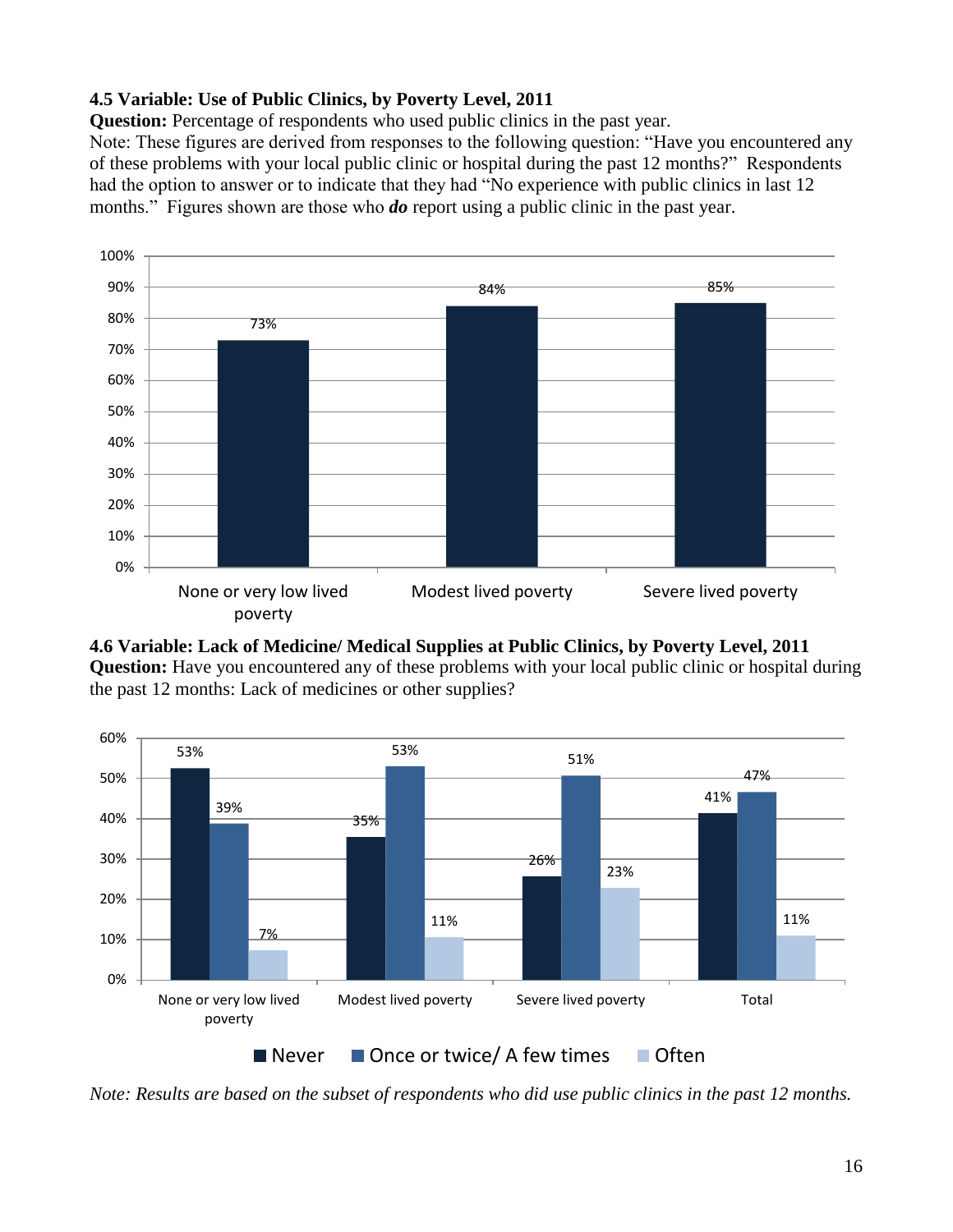# **4.7 Variable: Lack of Attention and Respect at Public Clinics, by Poverty Level, 2011**

**Question:** Have you encountered any of these problems with your local public clinic or hospital during the past 12 months: Lack of attention or respect from staff?



*Note: Results are based on the subset of respondents who did use public clinics in the past 12 months.*

# **4.8 Variable: Absent Doctors at Public Clinics, by Poverty Level, 2011**

**Question:** Have you encountered any of these problems with your local public clinic or hospital during the past 12 months: Absent doctors?



*Note: Results are based on the subset of respondents who did use public clinics in the past 12 months.*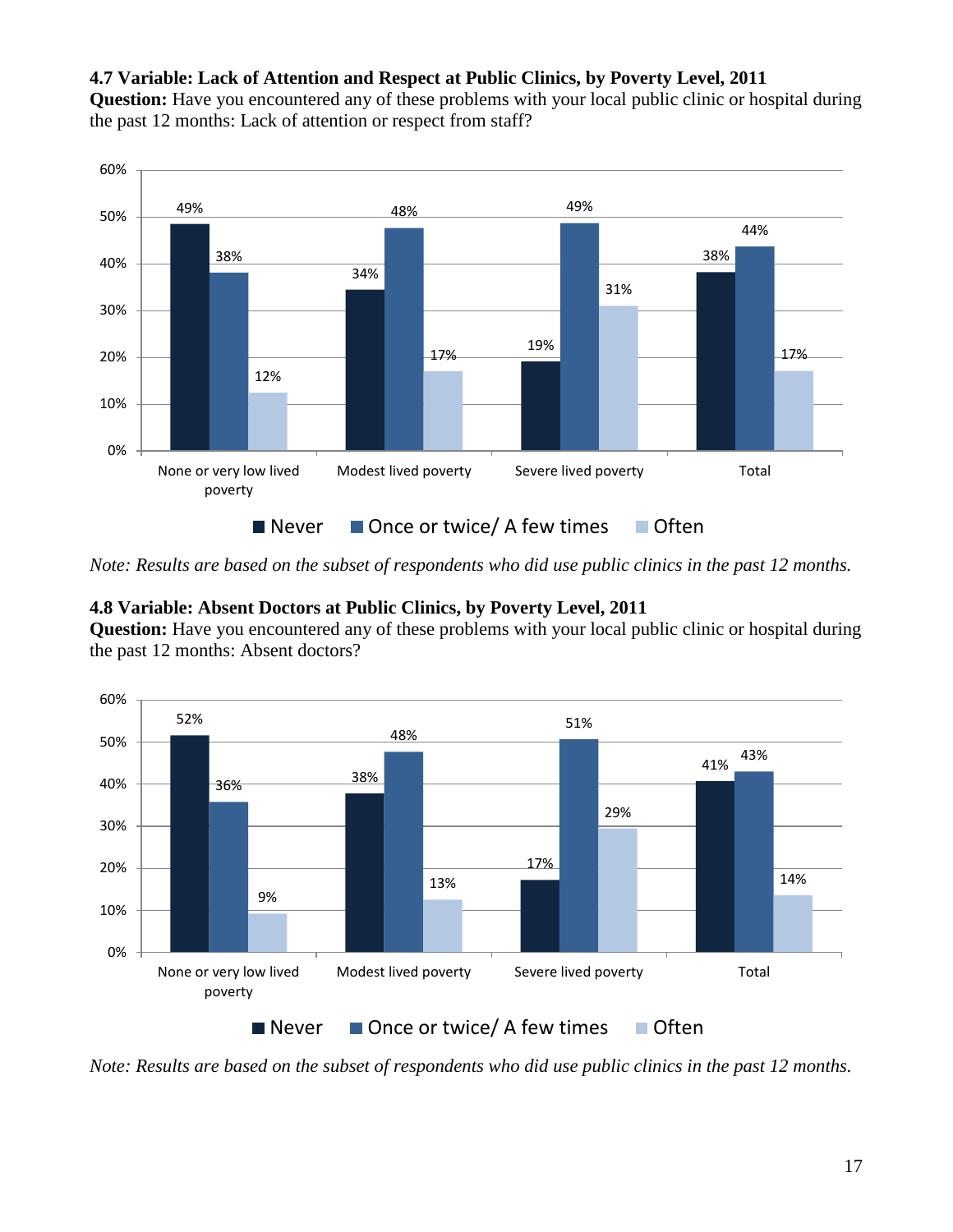# **4.9 Variable: Long Wait Time at Public Clinics, by Poverty Level, 2011**

**Question:** Have you encountered any of these problems with your local public clinic or hospital during the past 12 months: Long wait time?



*Note: Results are based on the subset of respondents who did use public clinics in the past 12 months.*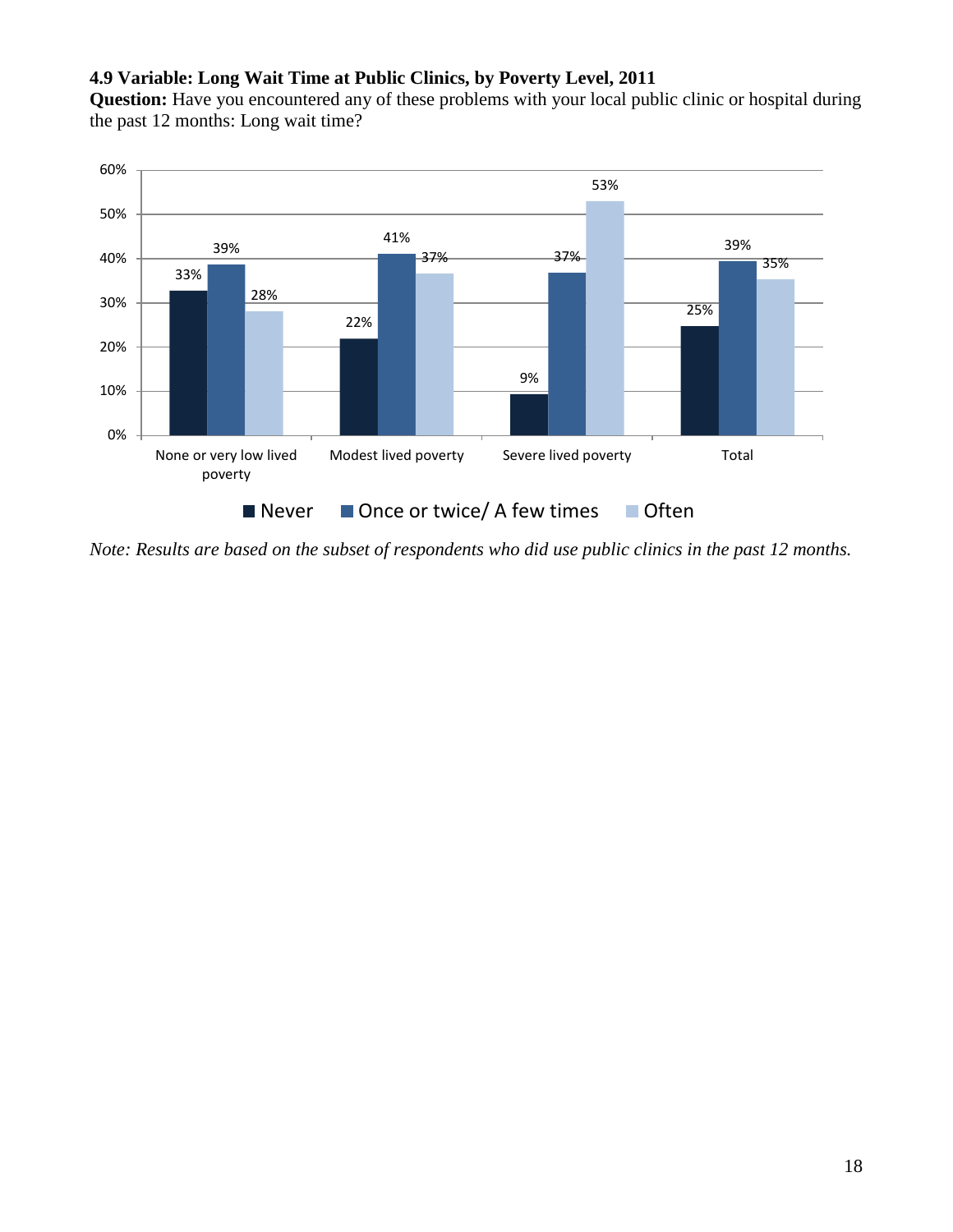# **SECTION 5: POVERTY AND POLITICAL PARTICIPATION**

# **5.1 Variable: Contacting Local Government Councilor, by Poverty Level, 2011**

**Question:** During the past year, how often have you contacted any of the following persons about some important problem or to give them your views? A local government councilor.



# **5.2 Variable: Contacting Official of a Government Agency, by Poverty Level, 2011**

**Question:** During the past year, how often have you contacted any of the following persons about some important problem or to give them your views? An official of a government agency.

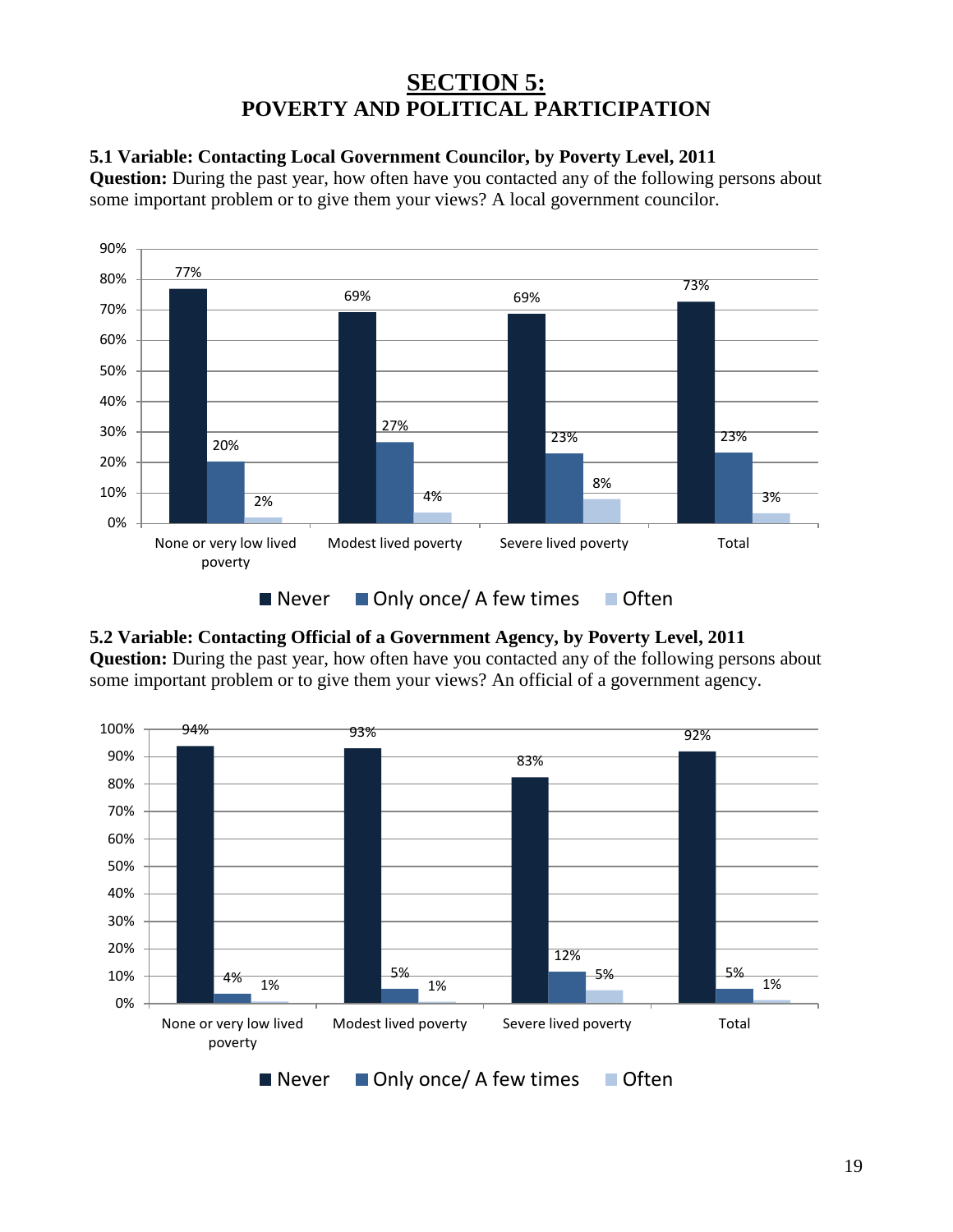## **5.3 Variable: Contacting Political Party Official, by Poverty Level, 2011**

**Question:** During the past year, how often have you contacted any of the following persons about some important problem or to give them your views? A political party official.



## **5.4 Variable: Involvement in Voluntary Association or Community Group, by Poverty Level, 2011**

**Question:** Now I am going to read out a list of groups that people join or attend. For each one, could you tell me whether you are an official leader, an active member, an inactive member, or not a member: Some other voluntary association or community group.

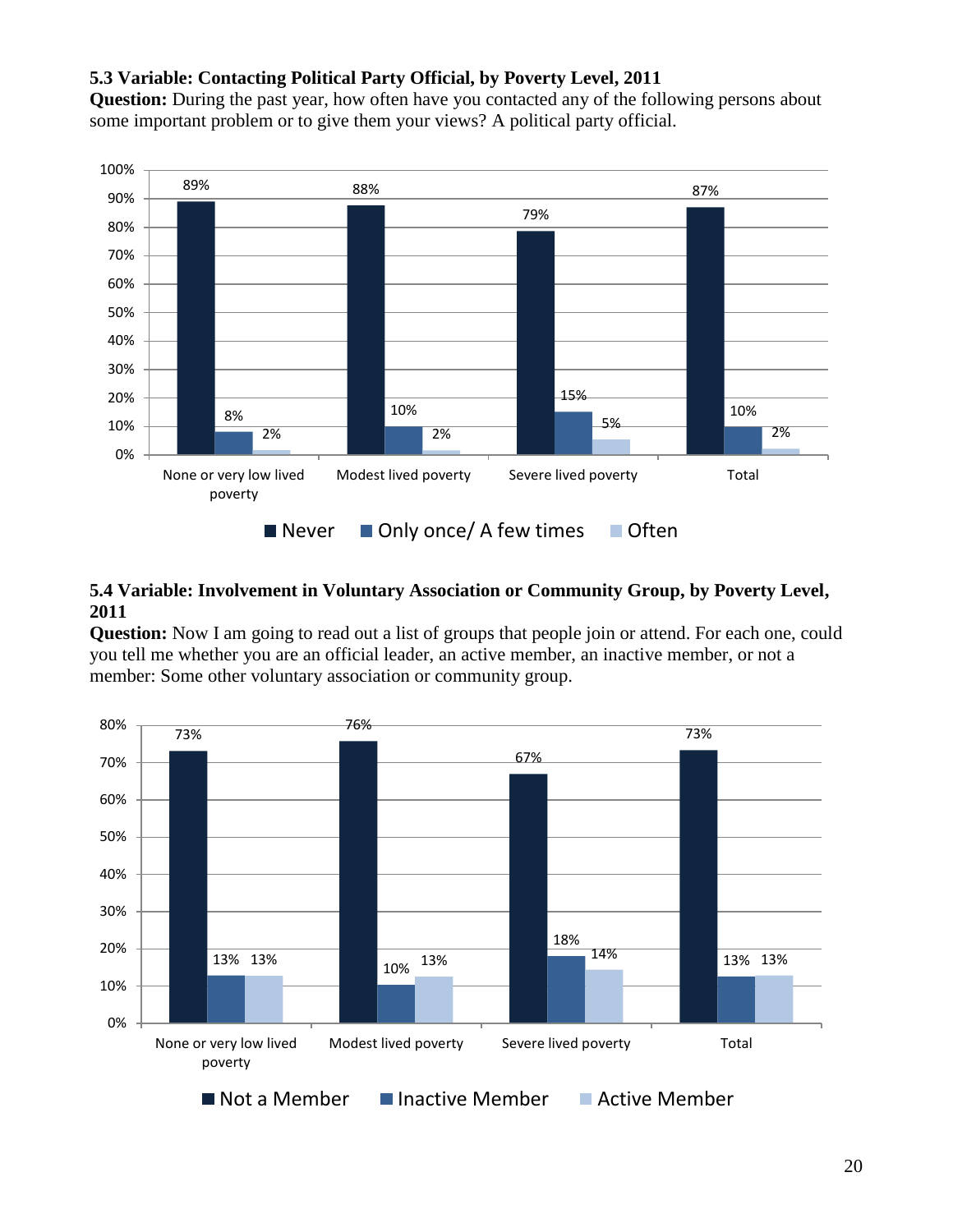# **5.5 Variable: Attendance at Community Meetings, by Poverty Level, 2011**

**Question:** Here is a list of actions that people sometimes take as citizens. For each of these, please tell me whether you, personally, have done any of these things during the past yeat: Attended a community meeting. If not, would you do this if you had a chance?



#### **5.6 Variable: Attendance at Demonstrations and Protest Marches, by Poverty Level, 2011**

**Question:** Here is a list of actions that people sometimes take as citizens. For each of these, please tell me whether you, personally, have done any of these things during the past year: Attended a demonstration or protest march. If not, would you do this if you had a chance?